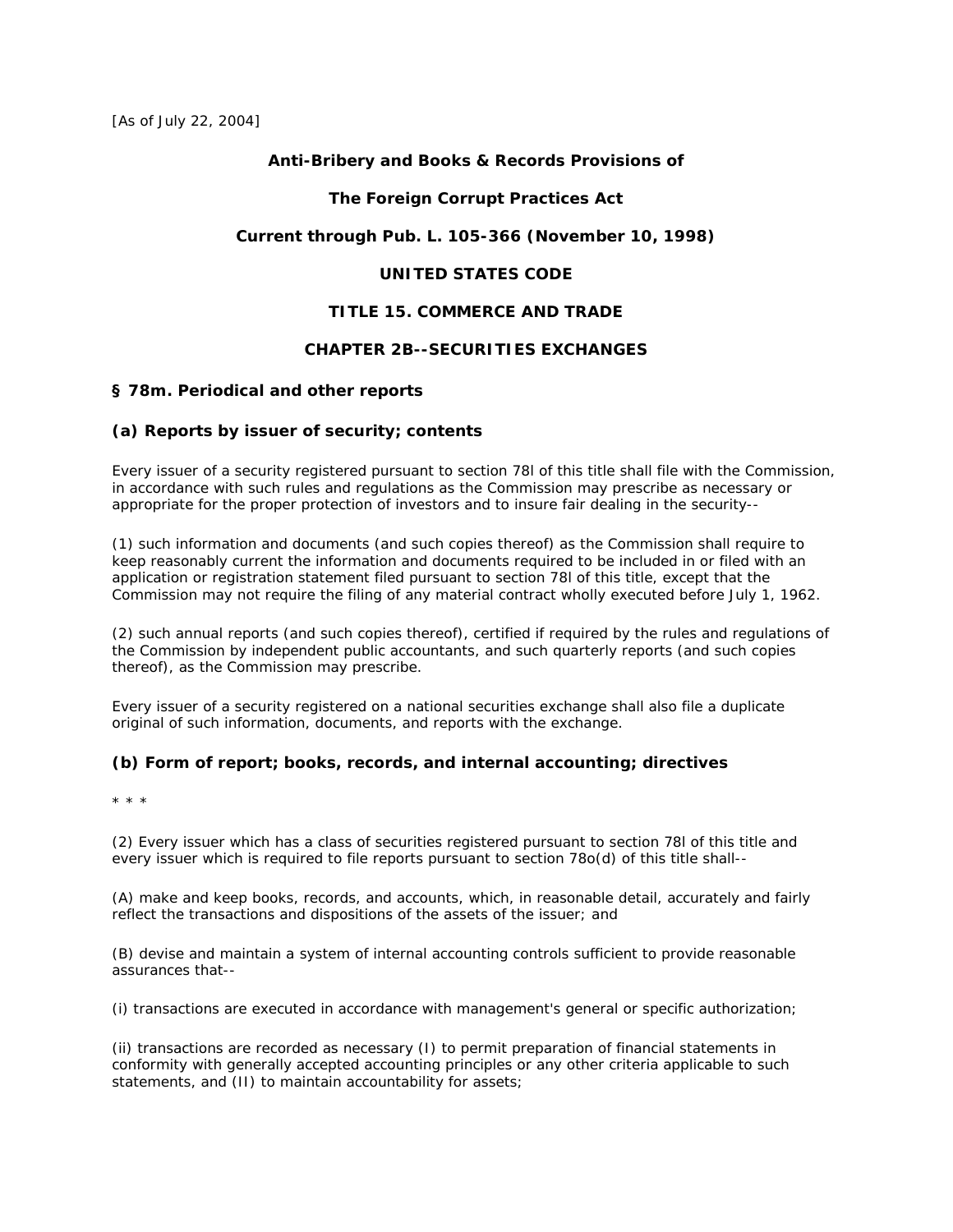(iii) access to assets is permitted only in accordance with management's general or specific authorization; and

(iv) the recorded accountability for assets is compared with the existing assets at reasonable intervals and appropriate action is taken with respect to any differences.

(3) (A) With respect to matters concerning the national security of the United States, no duty or liability under paragraph (2) of this subsection shall be imposed upon any person acting in cooperation with the head of any Federal department or agency responsible for such matters if such act in cooperation with such head of a department or agency was done upon the specific, written directive of the head of such department or agency pursuant to Presidential authority to issue such directives. Each directive issued under this paragraph shall set forth the specific facts and circumstances with respect to which the provisions of this paragraph are to be invoked. Each such directive shall, unless renewed in writing, expire one year after the date of issuance.

(B) Each head of a Federal department or agency of the United States who issues such a directive pursuant to this paragraph shall maintain a complete file of all such directives and shall, on October 1 of each year, transmit a summary of matters covered by such directives in force at any time during the previous year to the Permanent Select Committee on Intelligence of the House of Representatives and the Select Committee on Intelligence of the Senate.

(4) No criminal liability shall be imposed for failing to comply with the requirements of paragraph (2) of this subsection except as provided in paragraph (5) of this subsection.

(5) No person shall knowingly circumvent or knowingly fail to implement a system of internal accounting controls or knowingly falsify any book, record, or account described in paragraph (2).

(6) Where an issuer which has a class of securities registered pursuant to section 78l of this title or an issuer which is required to file reports pursuant to section 78o(d) of this title holds 50 per centum or less of the voting power with respect to a domestic or foreign firm, the provisions of paragraph (2) require only that the issuer proceed in good faith to use its influence, to the extent reasonable under the issuer's circumstances, to cause such domestic or foreign firm to devise and maintain a system of internal accounting controls consistent with paragraph (2). Such circumstances include the relative degree of the issuer's ownership of the domestic or foreign firm and the laws and practices governing the business operations of the country in which such firm is located. An issuer which demonstrates good faith efforts to use such influence shall be conclusively presumed to have complied with the requirements of paragraph (2).

(7) For the purpose of paragraph (2) of this subsection, the terms "reasonable assurances" and "reasonable detail" mean such level of detail and degree of assurance as would satisfy prudent officials in the conduct of their own affairs.

\* \* \*

## **§ 78dd-1 [Section 30A of the Securities & Exchange Act of 1934].**

#### **Prohibited foreign trade practices by issuers**

#### **(a) Prohibition**

It shall be unlawful for any issuer which has a class of securities registered pursuant to section 78l of this title or which is required to file reports under section 78o(d) of this title, or for any officer, director, employee, or agent of such issuer or any stockholder thereof acting on behalf of such issuer, to make use of the mails or any means or instrumentality of interstate commerce corruptly in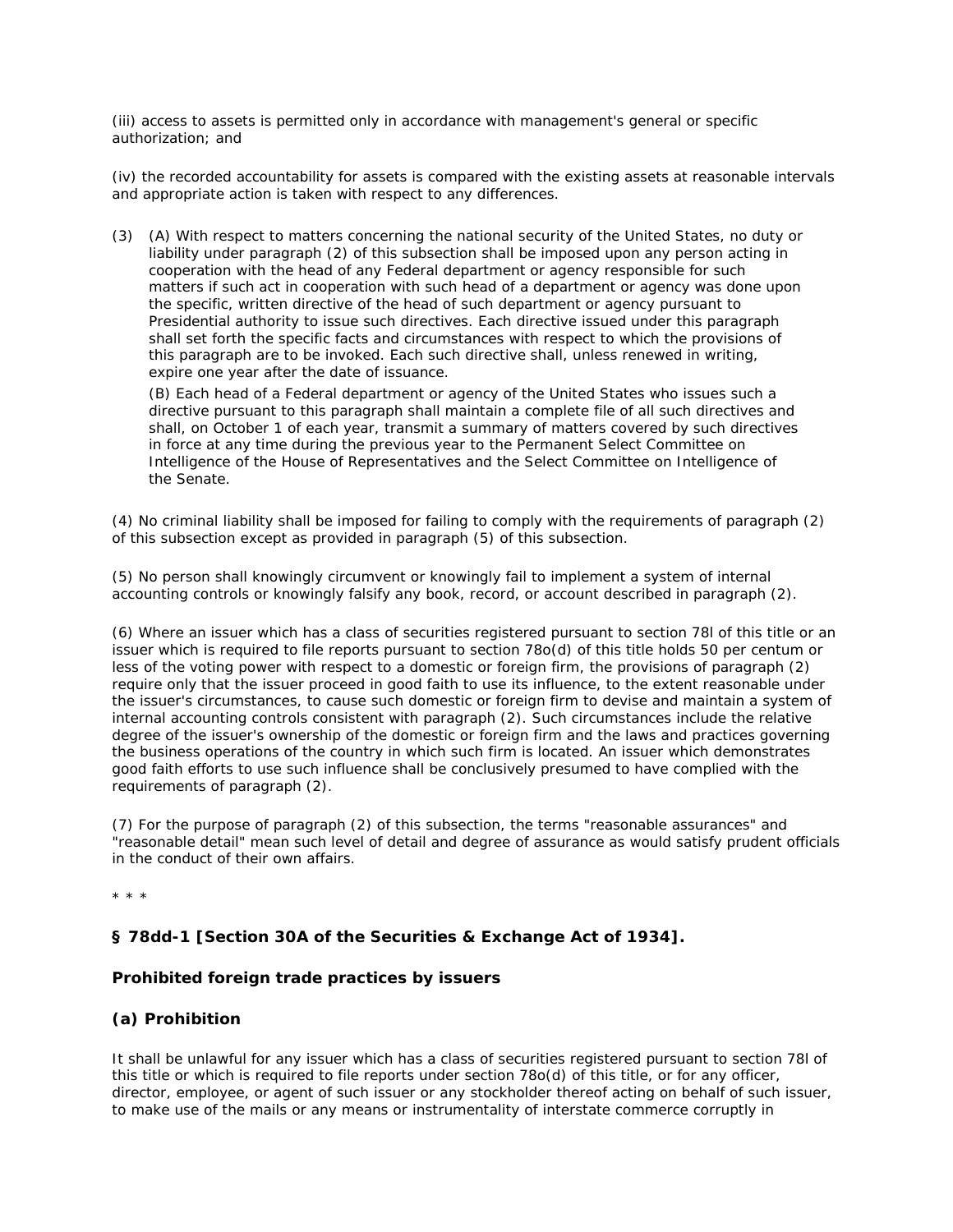furtherance of an offer, payment, promise to pay, or authorization of the payment of any money, or offer, gift, promise to give, or authorization of the giving of anything of value to--

(1) any foreign official for purposes of--

(A) (i) influencing any act or decision of such foreign official in his official capacity, (ii) inducing such foreign official to do or omit to do any act in violation of the lawful duty of such official, or (iii) securing any improper advantage; or

(B) inducing such foreign official to use his influence with a foreign government or instrumentality thereof to affect or influence any act or decision of such government or instrumentality,

in order to assist such issuer in obtaining or retaining business for or with, or directing business to, any person;

(2) any foreign political party or official thereof or any candidate for foreign political office for purposes  $of --$ 

(A) (i) influencing any act or decision of such party, official, or candidate in its or his official capacity, (ii) inducing such party, official, or candidate to do or omit to do an act in violation of the lawful duty of such party, official, or candidate, or (iii) securing any improper advantage; or

(B) inducing such party, official, or candidate to use its or his influence with a foreign government or instrumentality thereof to affect or influence any act or decision of such government or instrumentality.

in order to assist such issuer in obtaining or retaining business for or with, or directing business to, any person; or

(3) any person, while knowing that all or a portion of such money or thing of value will be offered, given, or promised, directly or indirectly, to any foreign official, to any foreign political party or official thereof, or to any candidate for foreign political office, for purposes of--

(A) (i) influencing any act or decision of such foreign official, political party, party official, or candidate in his or its official capacity, (ii) inducing such foreign official, political party, party official, or candidate to do or omit to do any act in violation of the lawful duty of such foreign official, political party, party official, or candidate, or (iii) securing any improper advantage; or

(B) inducing such foreign official, political party, party official, or candidate to use his or its influence with a foreign government or instrumentality thereof to affect or influence any act or decision of such government or instrumentality,

in order to assist such issuer in obtaining or retaining business for or with, or directing business to, any person.

#### **(b) Exception for routine governmental action**

Subsections (a) and (g) of this section shall not apply to any facilitating or expediting payment to a foreign official, political party, or party official the purpose of which is to expedite or to secure the performance of a routine governmental action by a foreign official, political party, or party official.

#### **(c) Affirmative defenses**

It shall be an affirmative defense to actions under subsection (a) or (g) of this section that--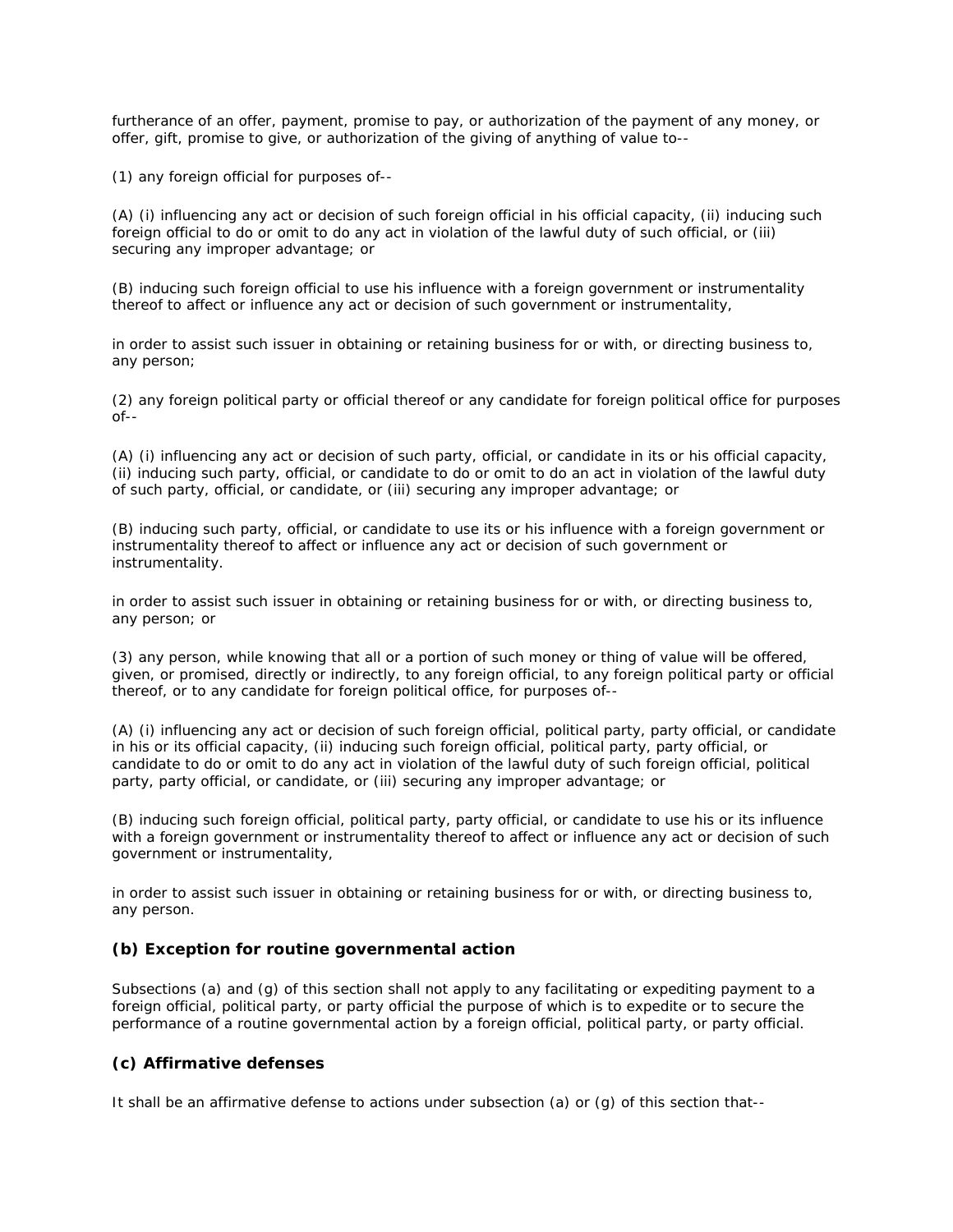(1) the payment, gift, offer, or promise of anything of value that was made, was lawful under the written laws and regulations of the foreign official's, political party's, party official's, or candidate's country; or

(2) the payment, gift, offer, or promise of anything of value that was made, was a reasonable and bona fide expenditure, such as travel and lodging expenses, incurred by or on behalf of a foreign official, party, party official, or candidate and was directly related to--

(A) the promotion, demonstration, or explanation of products or services; or

(B) the execution or performance of a contract with a foreign government or agency thereof.

### **(d) Guidelines by Attorney General**

Not later than one year after August 23, 1988, the Attorney General, after consultation with the Commission, the Secretary of Commerce, the United States Trade Representative, the Secretary of State, and the Secretary of the Treasury, and after obtaining the views of all interested persons through public notice and comment procedures, shall determine to what extent compliance with this section would be enhanced and the business community would be assisted by further clarification of the preceding provisions of this section and may, based on such determination and to the extent necessary and appropriate, issue--

(1) guidelines describing specific types of conduct, associated with common types of export sales arrangements and business contracts, which for purposes of the Department of Justice's present enforcement policy, the Attorney General determines would be in conformance with the preceding provisions of this section; and

(2) general precautionary procedures which issuers may use on a voluntary basis to conform their conduct to the Department of Justice's present enforcement policy regarding the preceding provisions of this section.

The Attorney General shall issue the guidelines and procedures referred to in the preceding sentence in accordance with the provisions of subchapter II of chapter 5 of Title 5 and those guidelines and procedures shall be subject to the provisions of chapter 7 of that title.

## **(e) Opinions of Attorney General**

(1) The Attorney General, after consultation with appropriate departments and agencies of the United States and after obtaining the views of all interested persons through public notice and comment procedures, shall establish a procedure to provide responses to specific inquiries by issuers concerning conformance of their conduct with the Department of Justice's present enforcement policy regarding the preceding provisions of this section. The Attorney General shall, within 30 days after receiving such a request, issue an opinion in response to that request. The opinion shall state whether or not certain specified prospective conduct would, for purposes of the Department of Justice's present enforcement policy, violate the preceding provisions of this section. Additional requests for opinions may be filed with the Attorney General regarding other specified prospective conduct that is beyond the scope of conduct specified in previous requests. In any action brought under the applicable provisions of this section, there shall be a rebuttable presumption that conduct, which is specified in a request by an issuer and for which the Attorney General has issued an opinion that such conduct is in conformity with the Department of Justice's present enforcement policy, is in compliance with the preceding provisions of this section. Such a presumption may be rebutted by a preponderance of the evidence. In considering the presumption for purposes of this paragraph, a court shall weight all relevant factors, including but not limited to whether the information submitted to the Attorney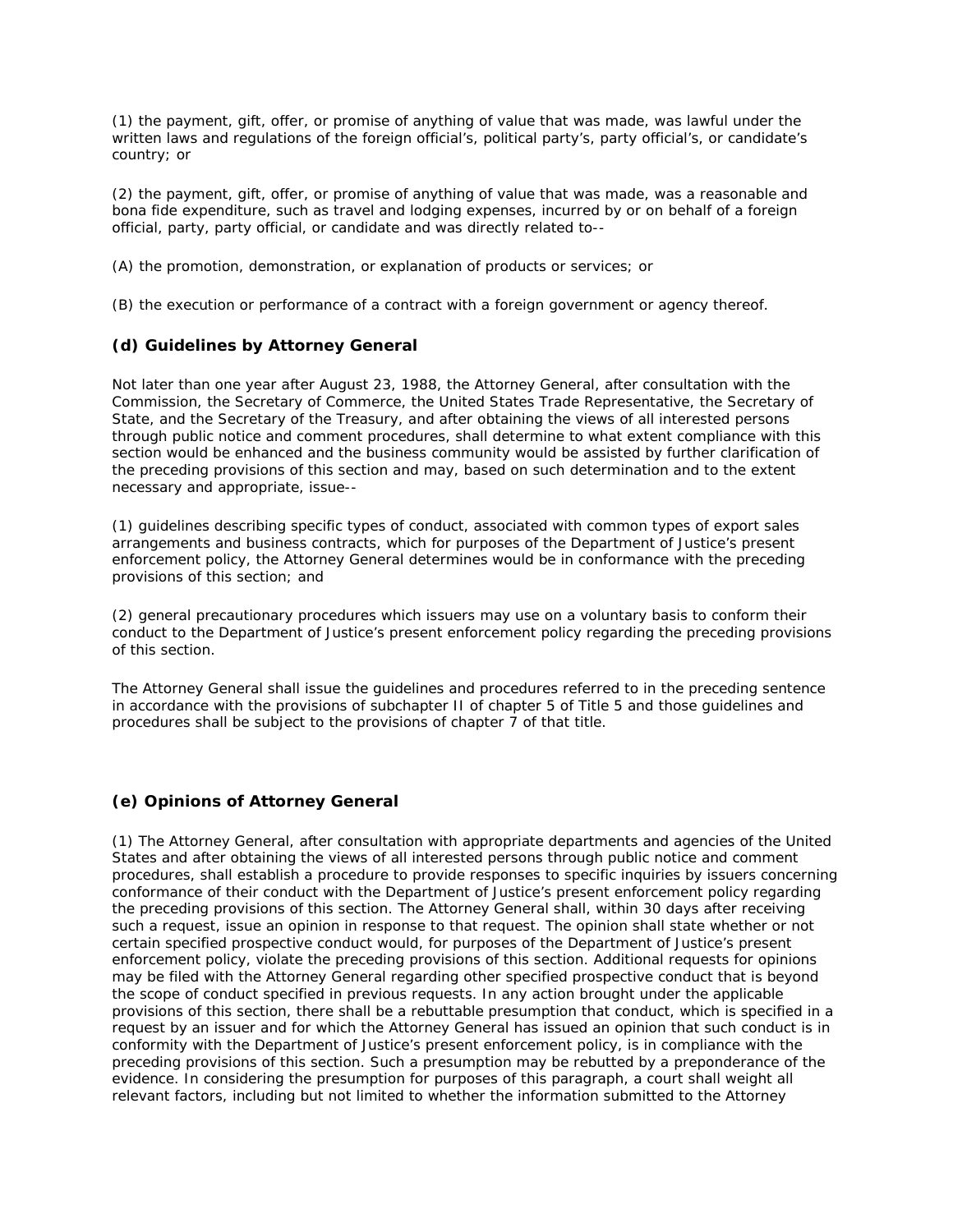General was accurate and complete and whether it was within the scope of the conduct specified in any request received by the Attorney General. The Attorney General shall establish the procedure required by this paragraph in accordance with the provisions of subchapter II of chapter 5 of Title 5 and that procedure shall be subject to the provisions of chapter 7 of that title.

(2) Any document or other material which is provided to, received by, or prepared in the Department of Justice or any other department or agency of the United States in connection with a request by an issuer under the procedure established under paragraph (1), shall be exempt from disclosure under section 552 of Title 5 and shall not, except with the consent of the issuer, be made publicly available, regardless of whether the Attorney General responds to such a request or the issuer withdraws such request before receiving a response.

(3) Any issuer who has made a request to the Attorney General under paragraph (1) may withdraw such request prior to the time the Attorney General issues an opinion in response to such request. Any request so withdrawn shall have no force or effect.

(4) The Attorney General shall, to the maximum extent practicable, provide timely guidance concerning the Department of Justice's present enforcement policy with respect to the preceding provisions of this section to potential exporters and small businesses that are unable to obtain specialized counsel on issues pertaining to such provisions. Such guidance shall be limited to responses to requests under paragraph (1) concerning conformity of specified prospective conduct with the Department of Justice's present enforcement policy regarding the preceding provisions of this section and general explanations of compliance responsibilities and of potential liabilities under the preceding provisions of this section.

# **(f) Definitions**

For purposes of this section:

- (1) A) The term "foreign official" means any officer or employee of a foreign government or any department, agency, or instrumentality thereof, or of a public international organization, or any person acting in an official capacity for or on behalf of any such government or department, agency, or instrumentality, or for or on behalf of any such public international organization.
	- (B) For purposes of subparagraph (A), the term "public international organization" means--
		- (i) an organization that is designated by Executive Order pursuant to section 1 of the International Organizations Immunities Act (22 U.S.C. § 288); or
		- (ii) any other international organization that is designated by the President by Executive order for the purposes of this section, effective as of the date of publication of such order in the Federal Register.
- (2) (A) A person's state of mind is "knowing" with respect to conduct, a circumstance, or a result if--
	- (i) such person is aware that such person is engaging in such conduct, that such circumstance exists, or that such result is substantially certain to occur; or
	- (ii) such person has a firm belief that such circumstance exists or that such result is substantially certain to occur.

(B) When knowledge of the existence of a particular circumstance is required for an offense, such knowledge is established if a person is aware of a high probability of the existence of such circumstance, unless the person actually believes that such circumstance does not exist.

(3) (A) The term "routine governmental action" means only an action which is ordinarily and commonly performed by a foreign official in--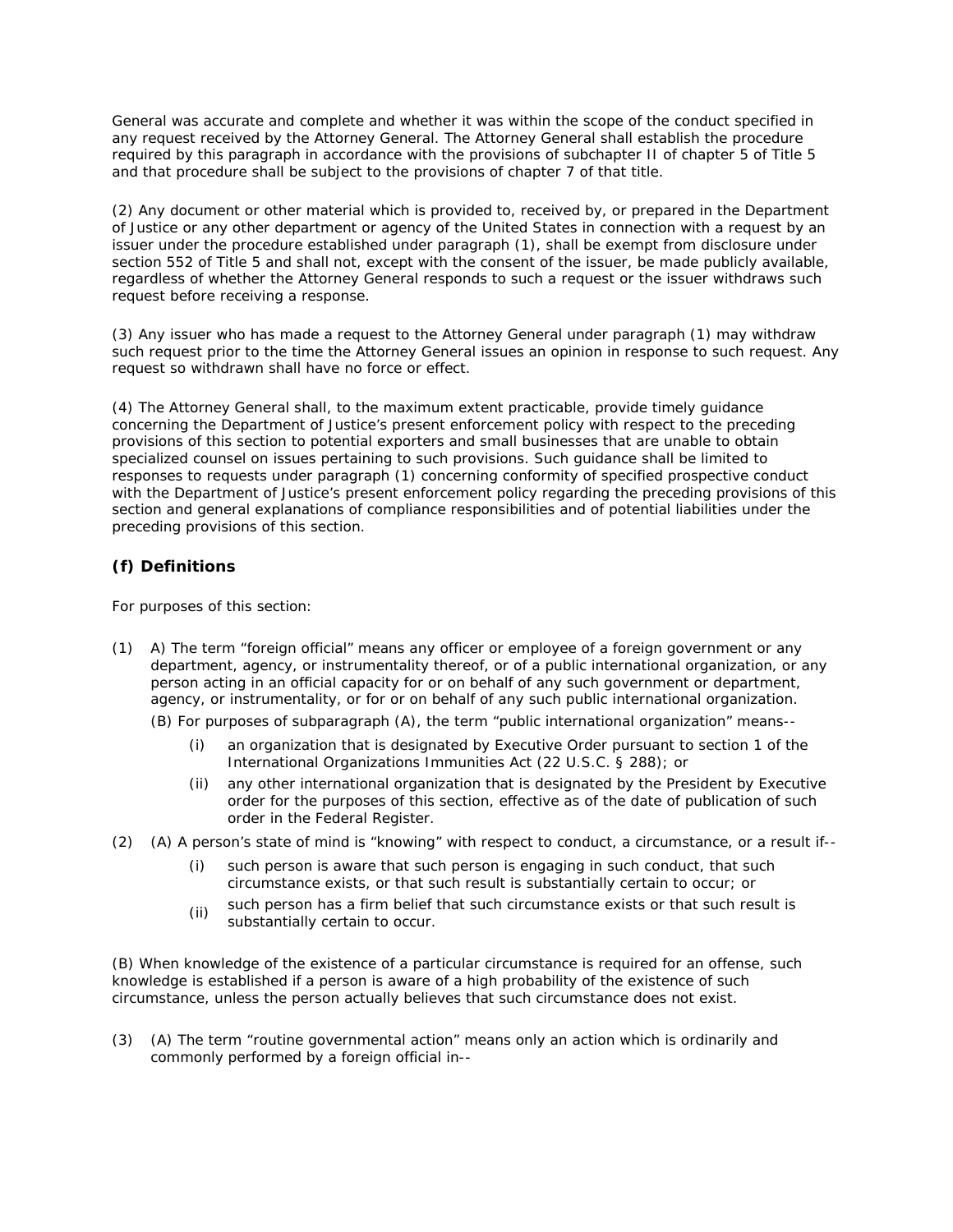(i) obtaining permits, licenses, or other official documents to qualify a person to do business in a foreign country;

(ii) processing governmental papers, such as visas and work orders;

(iii) providing police protection, mail pick-up and delivery, or scheduling inspections associated with contract performance or inspections related to transit of goods across country;

(iv) providing phone service, power and water supply, loading and unloading cargo, or protecting perishable products or commodities from deterioration; or

(v) actions of a similar nature.

(B) The term "routine governmental action" does not include any decision by a foreign official whether, or on what terms, to award new business to or to continue business with a particular party, or any action taken by a foreign official involved in the decision-making process to encourage a decision to award new business to or continue business with a particular party.

## **(g) Alternative Jurisdiction**

(1) It shall also be unlawful for any issuer organized under the laws of the United States, or a State, territory, possession, or commonwealth of the United States or a political subdivision thereof and which has a class of securities registered pursuant to section 12 of this title or which is required to file reports under section 15(d) of this title, or for any United States person that is an officer, director, employee, or agent of such issuer or a stockholder thereof acting on behalf of such issuer, to corruptly do any act outside the United States in furtherance of an offer, payment, promise to pay, or authorization of the payment of any money, or offer, gift, promise to give, or authorization of the giving of anything of value to any of the persons or entities set forth in paragraphs (1), (2), and (3) of this subsection (a) of this section for the purposes set forth therein, irrespective of whether such issuer or such officer, director, employee, agent, or stockholder makes use of the mails or any means or instrumentality of interstate commerce in furtherance of such offer, gift, payment, promise, or authorization.

(2) As used in this subsection, the term "United States person" means a national of the United States (as defined in section 101 of the Immigration and Nationality Act (8 U.S.C. § 1101)) or any corporation, partnership, association, joint-stock company, business trust, unincorporated organization, or sole proprietorship organized under the laws of the United States or any State, territory, possession, or commonwealth of the United States, or any political subdivision thereof.

## **§ 78dd-2. Prohibited foreign trade practices by domestic concerns**

#### **(a) Prohibition**

It shall be unlawful for any domestic concern, other than an issuer which is subject to section 78dd-1 of this title, or for any officer, director, employee, or agent of such domestic concern or any stockholder thereof acting on behalf of such domestic concern, to make use of the mails or any means or instrumentality of interstate commerce corruptly in furtherance of an offer, payment, promise to pay, or authorization of the payment of any money, or offer, gift, promise to give, or authorization of the giving of anything of value to--

(1) any foreign official for purposes of--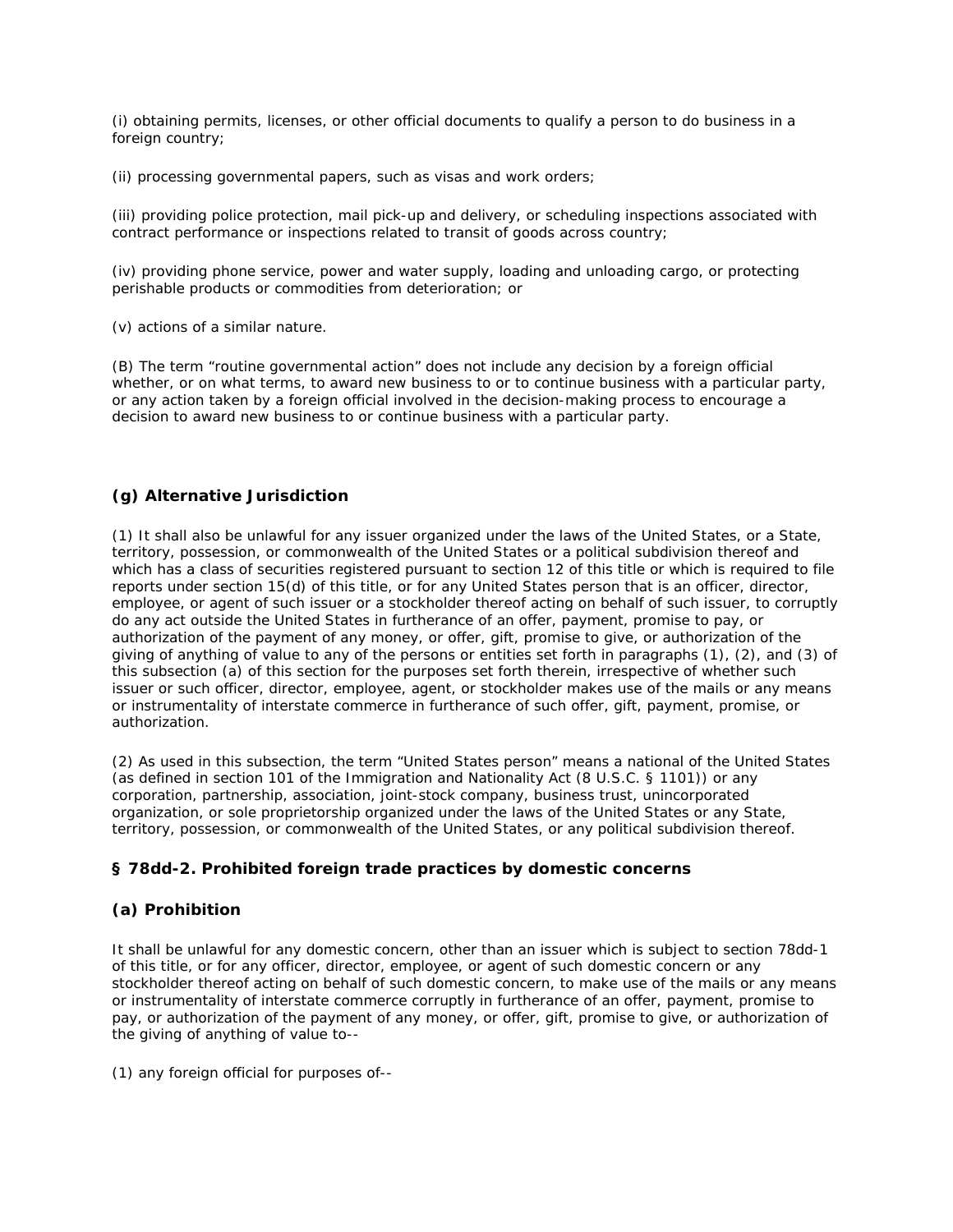(A) (i) influencing any act or decision of such foreign official in his official capacity, (ii) inducing such foreign official to do or omit to do any act in violation of the lawful duty of such official, or (iii) securing any improper advantage; or

(B) inducing such foreign official to use his influence with a foreign government or instrumentality thereof to affect or influence any act or decision of such government or instrumentality,

in order to assist such domestic concern in obtaining or retaining business for or with, or directing business to, any person;

(2) any foreign political party or official thereof or any candidate for foreign political office for purposes of--

(A) (i) influencing any act or decision of such party, official, or candidate in its or his official capacity, (ii) inducing such party, official, or candidate to do or omit to do an act in violation of the lawful duty of such party, official, or candidate, or (iii) securing any improper advantage; or

(B) inducing such party, official, or candidate to use its or his influence with a foreign government or instrumentality thereof to affect or influence any act or decision of such government or instrumentality,

in order to assist such domestic concern in obtaining or retaining business for or with, or directing business to, any person;

(3) any person, while knowing that all or a portion of such money or thing of value will be offered, given, or promised, directly or indirectly, to any foreign official, to any foreign political party or official thereof, or to any candidate for foreign political office, for purposes of--

(A) (i) influencing any act or decision of such foreign official, political party, party official, or candidate in his or its official capacity, (ii) inducing such foreign official, political party, party official, or candidate to do or omit to do any act in violation of the lawful duty of such foreign official, political party, party official, or candidate, or (iii) securing any improper advantage; or

(B) inducing such foreign official, political party, party official, or candidate to use his or its influence with a foreign government or instrumentality thereof to affect or influence any act or decision of such government or instrumentality,

in order to assist such domestic concern in obtaining or retaining business for or with, or directing business to, any person.

#### **(b) Exception for routine governmental action**

Subsections (a) and (i) of this section shall not apply to any facilitating or expediting payment to a foreign official, political party, or party official the purpose of which is to expedite or to secure the performance of a routine governmental action by a foreign official, political party, or party official.

## **(c) Affirmative defenses**

It shall be an affirmative defense to actions under subsection (a) or (i) of this section that--

(1) the payment, gift, offer, or promise of anything of value that was made, was lawful under the written laws and regulations of the foreign official's, political party's, party official's, or candidate's country; or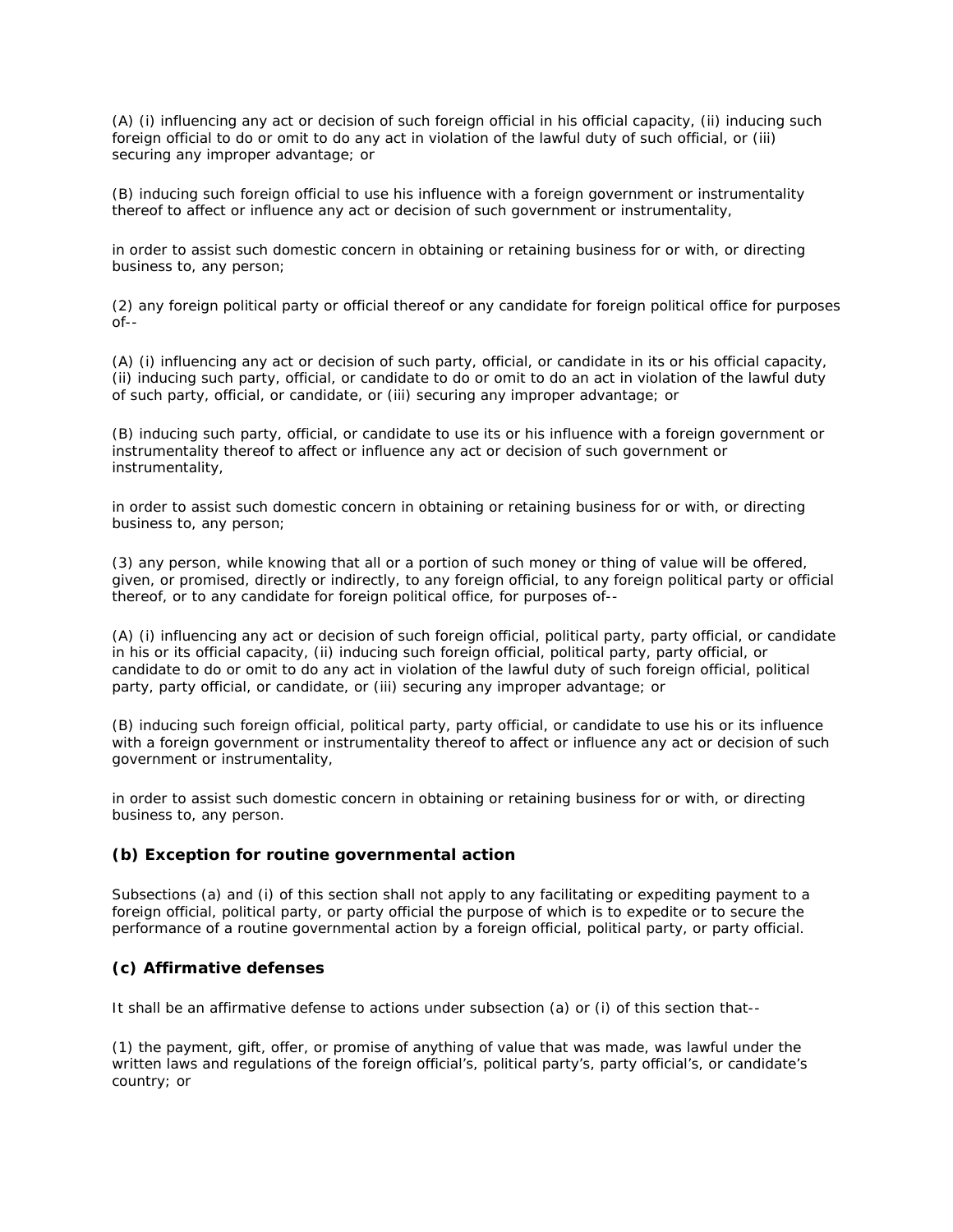(2) the payment, gift, offer, or promise of anything of value that was made, was a reasonable and bona fide expenditure, such as travel and lodging expenses, incurred by or on behalf of a foreign official, party, party official, or candidate and was directly related to--

(A) the promotion, demonstration, or explanation of products or services; or

(B) the execution or performance of a contract with a foreign government or agency thereof.

# **(d) Injunctive relief**

(1) When it appears to the Attorney General that any domestic concern to which this section applies, or officer, director, employee, agent, or stockholder thereof, is engaged, or about to engage, in any act or practice constituting a violation of subsection (a) or (i) of this section, the Attorney General may, in his discretion, bring a civil action in an appropriate district court of the United States to enjoin such act or practice, and upon a proper showing, a permanent injunction or a temporary restraining order shall be granted without bond.

(2) For the purpose of any civil investigation which, in the opinion of the Attorney General, is necessary and proper to enforce this section, the Attorney General or his designee are empowered to administer oaths and affirmations, subpoena witnesses, take evidence, and require the production of any books, papers, or other documents which the Attorney General deems relevant or material to such investigation. The attendance of witnesses and the production of documentary evidence may be required from any place in the United States, or any territory, possession, or commonwealth of the United States, at any designated place of hearing.

(3) In case of contumacy by, or refusal to obey a subpoena issued to, any person, the Attorney General may invoke the aid of any court of the United States within the jurisdiction of which such investigation or proceeding is carried on, or where such person resides or carries on business, in requiring the attendance and testimony of witnesses and the production of books, papers, or other documents. Any such court may issue an order requiring such person to appear before the Attorney General or his designee, there to produce records, if so ordered, or to give testimony touching the matter under investigation. Any failure to obey such order of the court may be punished by such court as a contempt thereof.

All process in any such case may be served in the judicial district in which such person resides or may be found. The Attorney General may make such rules relating to civil investigations as may be necessary or appropriate to implement the provisions of this subsection.

## **(e) Guidelines by Attorney General**

Not later than 6 months after August 23, 1988, the Attorney General, after consultation with the Securities and Exchange Commission, the Secretary of Commerce, the United States Trade Representative, the Secretary of State, and the Secretary of the Treasury, and after obtaining the views of all interested persons through public notice and comment procedures, shall determine to what extent compliance with this section would be enhanced and the business community would be assisted by further clarification of the preceding provisions of this section and may, based on such determination and to the extent necessary and appropriate, issue--

(1) guidelines describing specific types of conduct, associated with common types of export sales arrangements and business contracts, which for purposes of the Department of Justice's present enforcement policy, the Attorney General determines would be in conformance with the preceding provisions of this section; and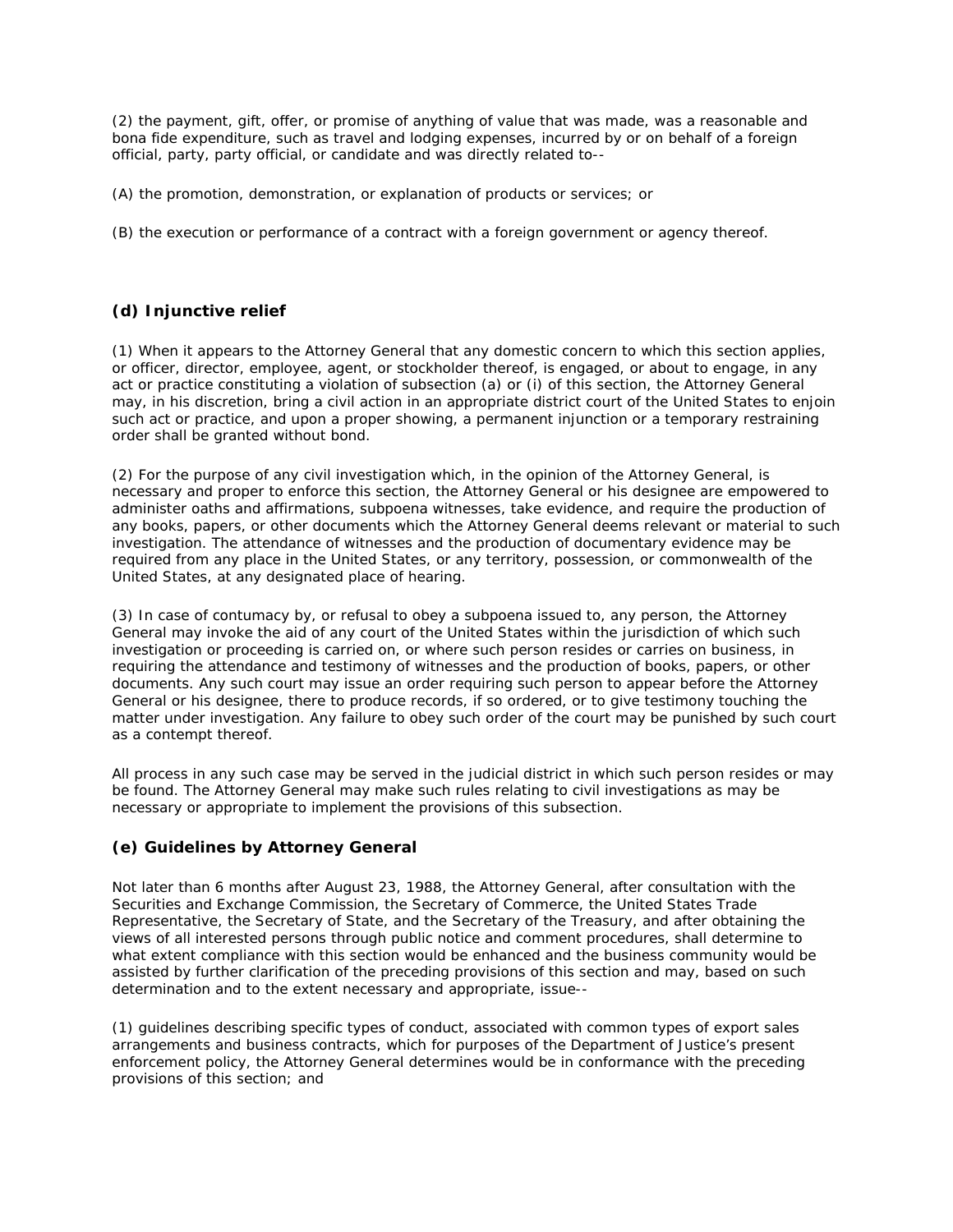(2) general precautionary procedures which domestic concerns may use on a voluntary basis to conform their conduct to the Department of Justice's present enforcement policy regarding the preceding provisions of this section.

The Attorney General shall issue the guidelines and procedures referred to in the preceding sentence in accordance with the provisions of subchapter II of chapter 5 of Title 5 and those guidelines and procedures shall be subject to the provisions of chapter 7 of that title.

## **(f) Opinions of Attorney General**

(1) The Attorney General, after consultation with appropriate departments and agencies of the United States and after obtaining the views of all interested persons through public notice and comment procedures, shall establish a procedure to provide responses to specific inquiries by domestic concerns concerning conformance of their conduct with the Department of Justice's present enforcement policy regarding the preceding provisions of this section. The Attorney General shall, within 30 days after receiving such a request, issue an opinion in response to that request. The opinion shall state whether or not certain specified prospective conduct would, for purposes of the Department of Justice's present enforcement policy, violate the preceding provisions of this section. Additional requests for opinions may be filed with the Attorney General regarding other specified prospective conduct that is beyond the scope of conduct specified in previous requests. In any action brought under the applicable provisions of this section, there shall be a rebuttable presumption that conduct, which is specified in a request by a domestic concern and for which the Attorney General has issued an opinion that such conduct is in conformity with the Department of Justice's present enforcement policy, is in compliance with the preceding provisions of this section. Such a presumption may be rebutted by a preponderance of the evidence. In considering the presumption for purposes of this paragraph, a court shall weigh all relevant factors, including but not limited to whether the information submitted to the Attorney General was accurate and complete and whether it was within the scope of the conduct specified in any request received by the Attorney General. The Attorney General shall establish the procedure required by this paragraph in accordance with the provisions of subchapter II of chapter 5 of Title 5 and that procedure shall be subject to the provisions of chapter 7 of that title.

(2) Any document or other material which is provided to, received by, or prepared in the Department of Justice or any other department or agency of the United States in connection with a request by a domestic concern under the procedure established under paragraph (1), shall be exempt from disclosure under section 552 of Title 5 and shall not, except with the consent of the domestic concern, by made publicly available, regardless of whether the Attorney General response to such a request or the domestic concern withdraws such request before receiving a response.

(3) Any domestic concern who has made a request to the Attorney General under paragraph (1) may withdraw such request prior to the time the Attorney General issues an opinion in response to such request. Any request so withdrawn shall have no force or effect.

(4) The Attorney General shall, to the maximum extent practicable, provide timely guidance concerning the Department of Justice's present enforcement policy with respect to the preceding provisions of this section to potential exporters and small businesses that are unable to obtain specialized counsel on issues pertaining to such provisions. Such guidance shall be limited to responses to requests under paragraph (1) concerning conformity of specified prospective conduct with the Department of Justice's present enforcement policy regarding the preceding provisions of this section and general explanations of compliance responsibilities and of potential liabilities under the preceding provisions of this section.

#### **(g) Penalties**

(1) (A) Any domestic concern that is not a natural person and that violates subsection (a) or (i) of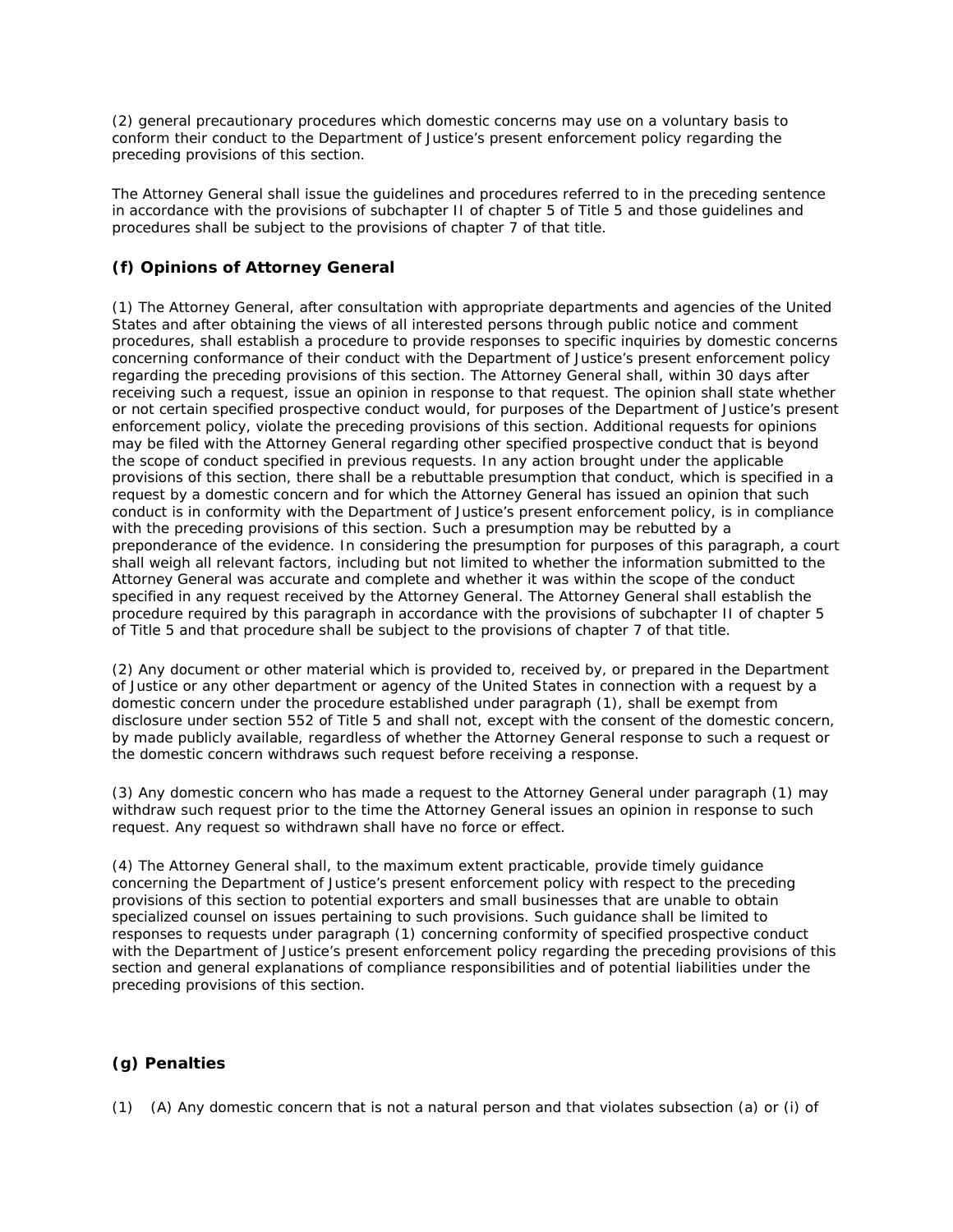this section shall be fined not more than \$2,000,000.

(B) Any domestic concern that is not a natural person and that violates subsection (a) or (i) of this section shall be subject to a civil penalty of not more than \$10,000 imposed in an action brought by the Attorney General.

(2) (A) Any natural person that is an officer, director, employee, or agent of a domestic concern, or stockholder acting on behalf of such domestic concern, who willfully violates subsection (a) or (i) of this section shall be fined not more than \$100,000 or imprisoned not more than 5 years, or both.

(B) Any natural person that is an officer, director, employee, or agent of a domestic concern, or stockholder acting on behalf of such domestic concern, who violates subsection (a) or (i) of this section shall be subject to a civil penalty of not more than \$10,000 imposed in an action brought by the Attorney General.

(3) Whenever a fine is imposed under paragraph (2) upon any officer, director, employee, agent, or stockholder of a domestic concern, such fine may not be paid, directly or indirectly, by such domestic concern.

## **(h) Definitions**

For purposes of this section:

(1) The term "domestic concern" means--

(A) any individual who is a citizen, national, or resident of the United States; and

(B) any corporation, partnership, association, joint-stock company, business trust, unincorporated organization, or sole proprietorship which has its principal place of business in the United States, or which is organized under the laws of a State of the United States or a territory, possession, or commonwealth of the United States.

- (2) (A) The term "foreign official" means any officer or employee of a foreign government or any department, agency, or instrumentality thereof, or of a public international organization, or any person acting in an official capacity for or on behalf of any such government or department, agency, or instrumentality, or for or on behalf of any such public international organization.
	- (B) For purposes of subparagraph (A), the term "public international organization" means --

(i) an organization that has been designated by Executive order pursuant to Section 1 of the International Organizations Immunities Act (22 U.S.C. § 288); or

(ii)any other international organization that is designated by the President by Executive order for the purposes of this section, effective as of the date of publication of such order in the Federal Register.

(3) (A) A person's state of mind is "knowing" with respect to conduct, a circumstance, or a result if--

(i) such person is aware that such person is engaging in such conduct, that such circumstance exists, or that such result is substantially certain to occur; or

(ii) such person has a firm belief that such circumstance exists or that such result is substantially certain to occur.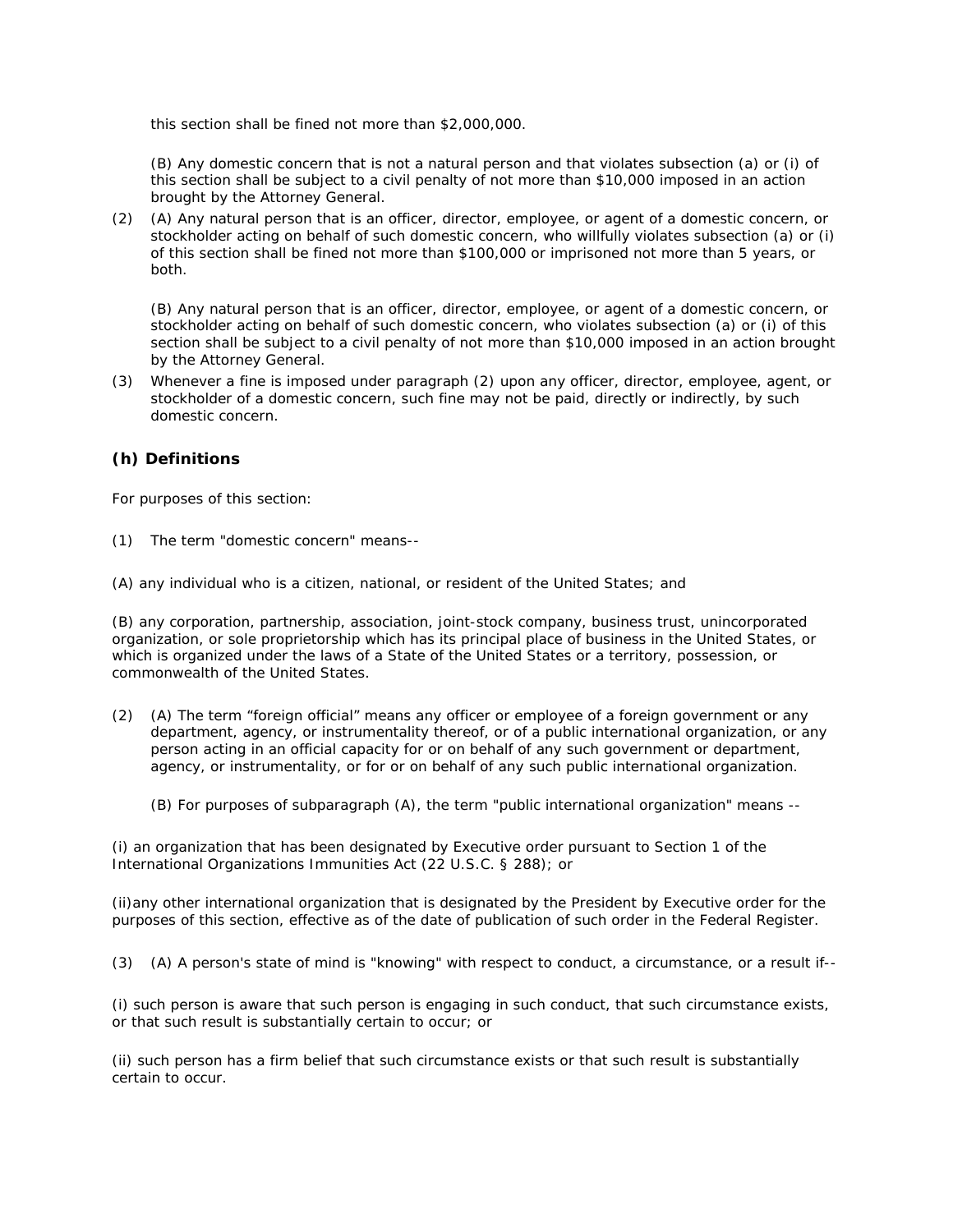(B) When knowledge of the existence of a particular circumstance is required for an offense, such knowledge is established if a person is aware of a high probability of the existence of such circumstance, unless the person actually believes that such circumstance does not exist.

(4) (A) The term "routine governmental action"means only an action which is ordinarily and commonly performed by a foreign official in--

(i) obtaining permits, licenses, or other official documents to qualify a person to do business in a foreign country;

(ii) processing governmental papers, such as visas and work orders;

(iii) providing police protection, mail pick-up and delivery, or scheduling inspections associated with contract performance or inspections related to transit of goods across country;

(iv) providing phone service, power and water supply, loading and unloading cargo, or protecting perishable products or commodities from deterioration; or

(v) actions of a similar nature.

(B) The term "routine governmental action" does not include any decision by a foreign official whether, or on what terms, to award new business to or to continue business with a particular party, or any action taken by a foreign official involved in the decision-making process to encourage a decision to award new business to or continue business with a particular party.

(5) The term "interstate commerce"means trade, commerce, transportation, or communication among the several States, or between any foreign country and any State or between any State and any place or ship outside thereof, and such term includes the intrastate use of--

(A) a telephone or other interstate means of communication, or

(B) any other interstate instrumentality.

## **(i) Alternative Jurisdiction**

- (1) It shall also be unlawful for any United States person to corruptly do any act outside the United States in furtherance of an offer, payment, promise to pay, or authorization of the payment of any money, or offer, gift, promise to give, or authorization of the giving of anything of value to any of the persons or entities set forth in paragraphs (1), (2), and (3) of subsection (a), for the purposes set forth therein, irrespective of whether such United States person makes use of the mails or any means or instrumentality of interstate commerce in furtherance of such offer, gift, payment, promise, or authorization.
- (2) As used in this subsection, a "United States person"means a national of the United States (as defined in section 101 of the Immigration and Nationality Act (8 U.S.C. § 1101)) or any corporation, partnership, association, joint-stock company, business trust, unincorporated organization, or sole proprietorship organized under the laws of the United States or any State, territory, possession, or commonwealth of the United States, or any political subdivision thereof.

### **§ 78dd-3. Prohibited foreign trade practices by persons other than issuers or domestic concerns**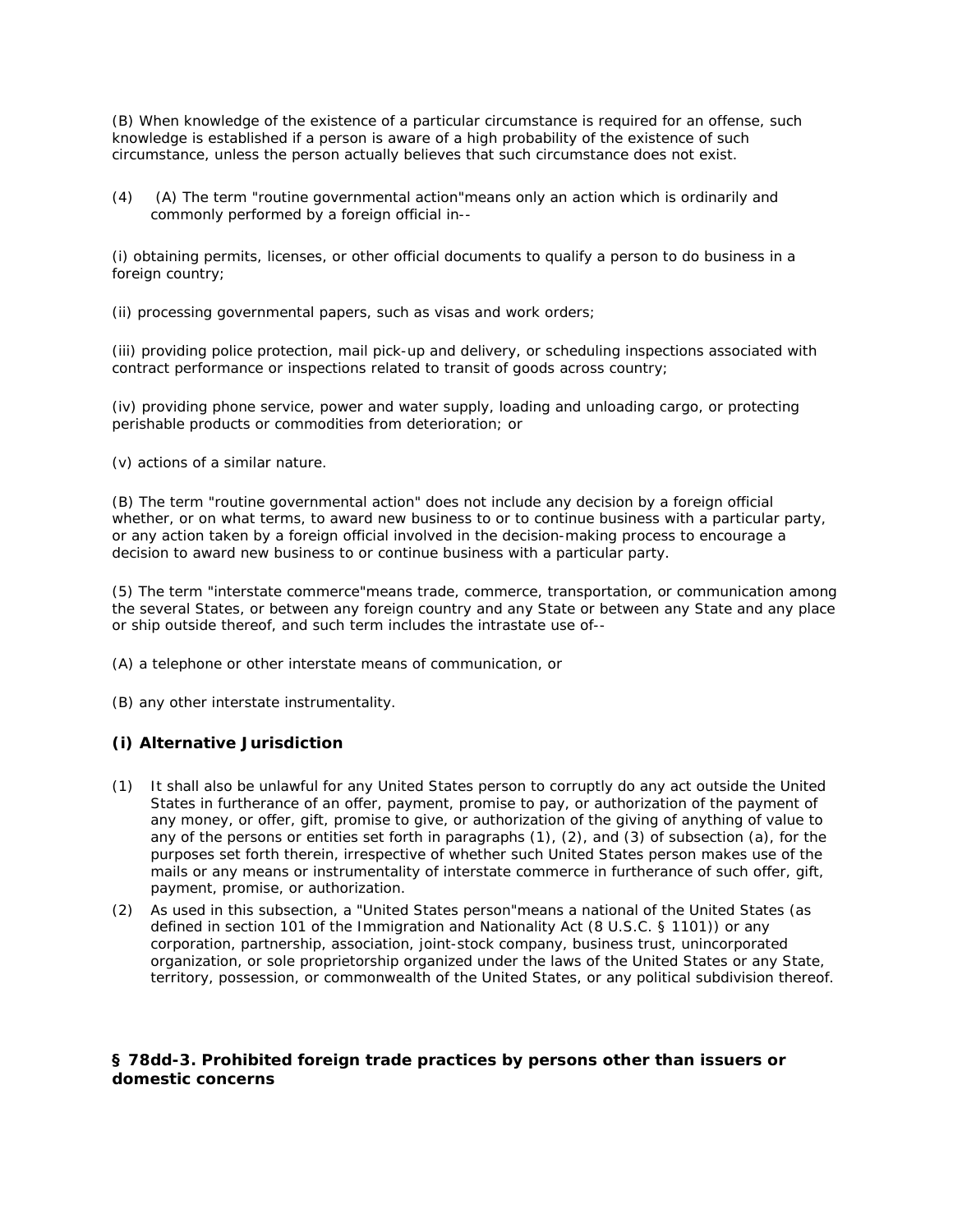### **(a) Prohibition**

It shall be unlawful for any person other than an issuer that is subject to section 30A of the Securities Exchange Act of 1934 or a domestic concern, as defined in section 104 of this Act), or for any officer, director, employee, or agent of such person or any stockholder thereof acting on behalf of such person, while in the territory of the United States, corruptly to make use of the mails or any means or instrumentality of interstate commerce or to do any other act in furtherance of an offer, payment, promise to pay, or authorization of the payment of any money, or offer, gift, promise to give, or authorization of the giving of anything of value to--

(1) any foreign official for purposes of--

(A) (i) influencing any act or decision of such foreign official in his official capacity, (ii) inducing such foreign official to do or omit to do any act in violation of the lawful duty of such official, or (iii) securing any improper advantage; or

(B) inducing such foreign official to use his influence with a foreign government or instrumentality thereof to affect or influence any act or decision of such government or instrumentality,

in order to assist such person in obtaining or retaining business for or with, or directing business to, any person;

(2) any foreign political party or official thereof or any candidate for foreign political office for purposes of--

(A) (i) influencing any act or decision of such party, official, or candidate in its or his official capacity, (ii) inducing such party, official, or candidate to do or omit to do an act in violation of the lawful duty of such party, official, or candidate, or (iii) securing any improper advantage; or

(B) inducing such party, official, or candidate to use its or his influence with a foreign government or instrumentality thereof to affect or influence any act or decision of such government or instrumentality.

in order to assist such person in obtaining or retaining business for or with, or directing business to, any person; or

(3) any person, while knowing that all or a portion of such money or thing of value will be offered, given, or promised, directly or indirectly, to any foreign official, to any foreign political party or official thereof, or to any candidate for foreign political office, for purposes of--

(A) (i) influencing any act or decision of such foreign official, political party, party official, or candidate in his or its official capacity, (ii) inducing such foreign official, political party, party official, or candidate to do or omit to do any act in violation of the lawful duty of such foreign official, political party, party official, or candidate, or (iii) securing any improper advantage; or

(B) inducing such foreign official, political party, party official, or candidate to use his or its influence with a foreign government or instrumentality thereof to affect or influence any act or decision of such government or instrumentality,

in order to assist such person in obtaining or retaining business for or with, or directing business to, any person.

## **(b) Exception for routine governmental action**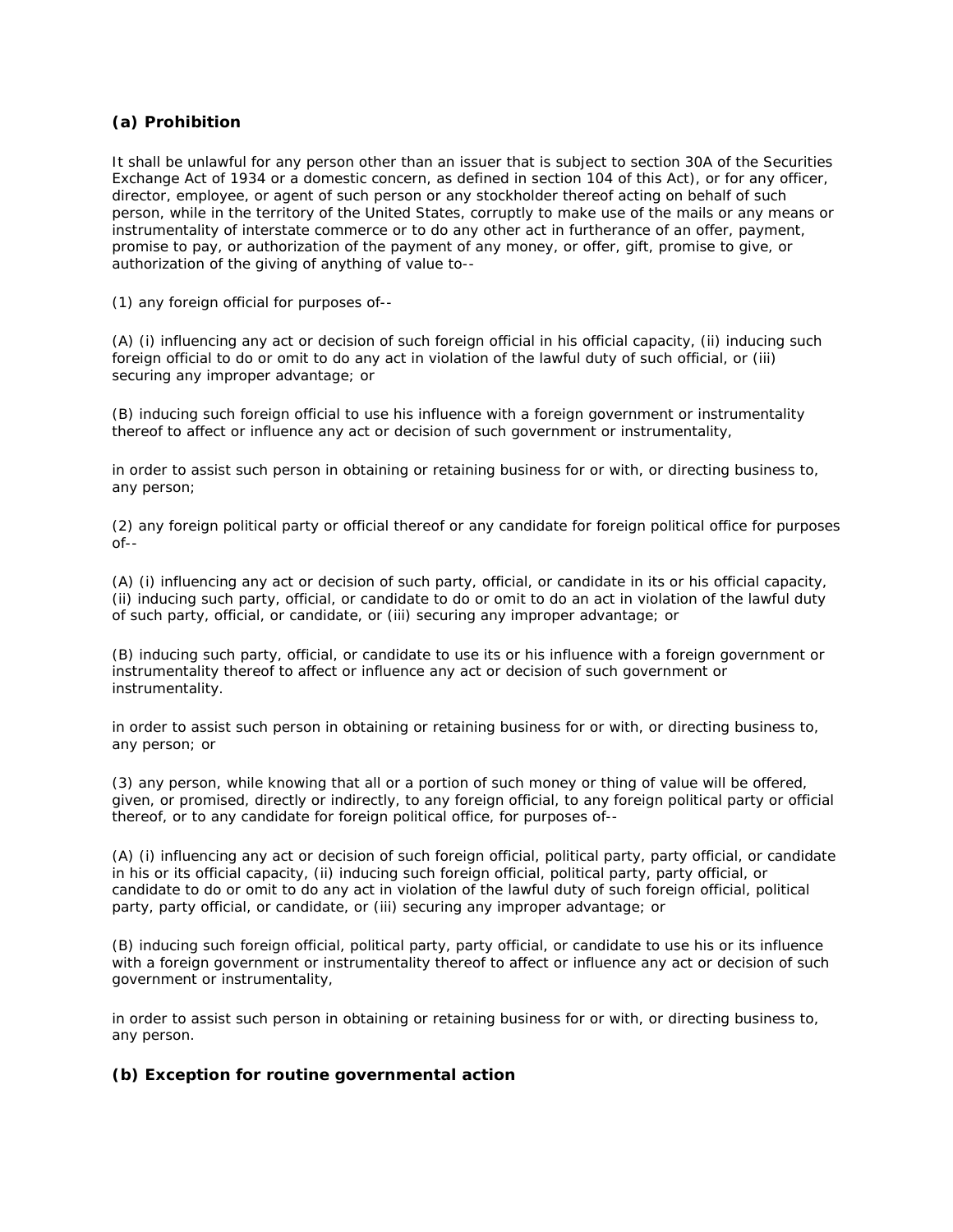Subsection (a) of this section shall not apply to any facilitating or expediting payment to a foreign official, political party, or party official the purpose of which is to expedite or to secure the performance of a routine governmental action by a foreign official, political party, or party official.

# **(c) Affirmative defenses**

It shall be an affirmative defense to actions under subsection (a) of this section that--

(1) the payment, gift, offer, or promise of anything of value that was made, was lawful under the written laws and regulations of the foreign official's, political party's, party official's, or candidate's country; or

(2) the payment, gift, offer, or promise of anything of value that was made, was a reasonable and bona fide expenditure, such as travel and lodging expenses, incurred by or on behalf of a foreign official, party, party official, or candidate and was directly related to--

(A) the promotion, demonstration, or explanation of products or services; or

(B) the execution or performance of a contract with a foreign government or agency thereof.

# **(d) Injunctive relief**

(1) When it appears to the Attorney General that any person to which this section applies, or officer, director, employee, agent, or stockholder thereof, is engaged, or about to engage, in any act or practice constituting a violation of subsection (a) of this section, the Attorney General may, in his discretion, bring a civil action in an appropriate district court of the United States to enjoin such act or practice, and upon a proper showing, a permanent injunction or a temporary restraining order shall be granted without bond.

(2) For the purpose of any civil investigation which, in the opinion of the Attorney General, is necessary and proper to enforce this section, the Attorney General or his designee are empowered to administer oaths and affirmations, subpoena witnesses, take evidence, and require the production of any books, papers, or other documents which the Attorney General deems relevant or material to such investigation. The attendance of witnesses and the production of documentary evidence may be required from any place in the United States, or any territory, possession, or commonwealth of the United States, at any designated place of hearing.

(3) In case of contumacy by, or refusal to obey a subpoena issued to, any person, the Attorney General may invoke the aid of any court of the United States within the jurisdiction of which such investigation or proceeding is carried on, or where such person resides or carries on business, in requiring the attendance and testimony of witnesses and the production of books, papers, or other documents. Any such court may issue an order requiring such person to appear before the Attorney General or his designee, there to produce records, if so ordered, or to give testimony touching the matter under investigation. Any failure to obey such order of the court may be punished by such court as a contempt thereof.

(4) All process in any such case may be served in the judicial district in which such person resides or may be found. The Attorney General may make such rules relating to civil investigations as may be necessary or appropriate to implement the provisions of this subsection.

## **(e) Penalties**

(1) (A) Any juridical person that violates subsection (a) of this section shall be fined not more than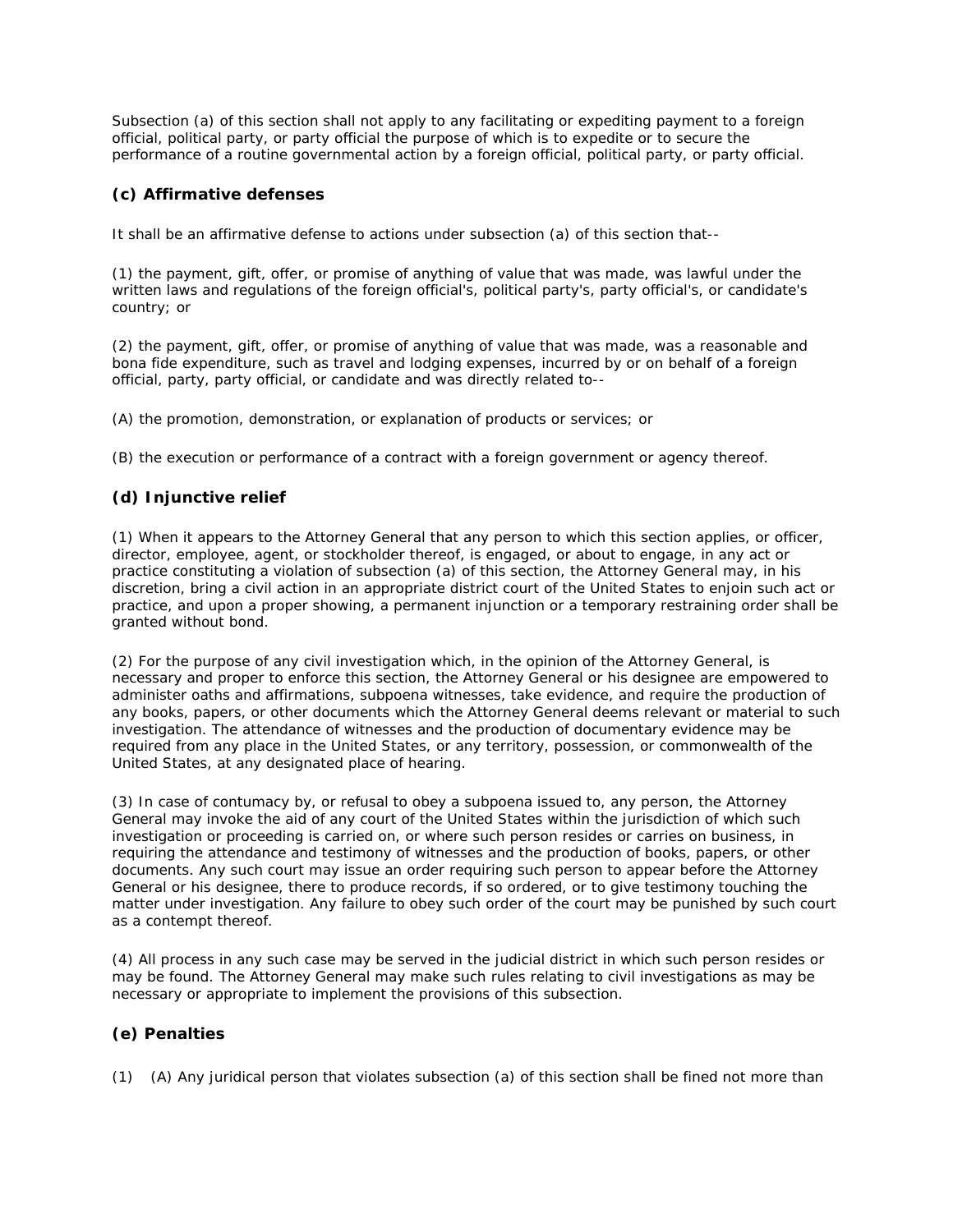#### \$2,000,000.

(B) Any juridical person that violates subsection (a) of this section shall be subject to a civil penalty of not more than \$10,000 imposed in an action brought by the Attorney General.

(2) (A) Any natural person who willfully violates subsection (a) of this section shall be fined not more than \$100,000 or imprisoned not more than 5 years, or both.

(B) Any natural person who violates subsection (a) of this section shall be subject to a civil penalty of not more than \$10,000 imposed in an action brought by the Attorney General.

(3) Whenever a fine is imposed under paragraph (2) upon any officer, director, employee, agent, or stockholder of a person, such fine may not be paid, directly or indirectly, by such person.

## **(f) Definitions**

For purposes of this section:

- (1) The term "person," when referring to an offender, means any natural person other than a. national of the United States (as defined in 8 U.S.C. § 1101) or any corporation, partnership, association, joint-stock company, business trust, unincorporated organization, or sole proprietorship organized under the law of a foreign nation or a political subdivision thereof
- (2) (A) The term "foreign official" means any officer or employee of a foreign government or any department, agency, or instrumentality thereof, or of a public international organization, or any person acting in an official capacity for or on behalf of any such government or department, agency, or instrumentality, or for or on behalf of any such public international organization.

For purposes of subparagraph (A), the term "public international organization" means --

- (i) an organization that has been designated by Executive Order pursuant to Section 1 of the International Organizations Immunities Act (22 U.S.C. § 288); or
- (ii) any other international organization that is designated by the President by Executive order for the purposes of this section, effective as of the date of publication of such order in the Federal Register.
- (3) (A) A person's state of mind is "knowing"with respect to conduct, a circumstance, or a result if --
	- (i) such person is aware that such person is engaging in such conduct, that such circumstance exists, or that such result is substantially certain to occur; or
	- (ii) such person has a firm belief that such circumstance exists or that such result is substantially certain to occur.

(B) When knowledge of the existence of a particular circumstance is required for an offense, such knowledge is established if a person is aware of a high probability of the existence of such circumstance, unless the person actually believes that such circumstance does not exist.

- (4) (A) The term "routine governmental action"means only an action which is ordinarily and commonly performed by a foreign official in--
	- (i) obtaining permits, licenses, or other official documents to qualify a person to do business in a foreign country;
	- (ii) processing governmental papers, such as visas and work orders;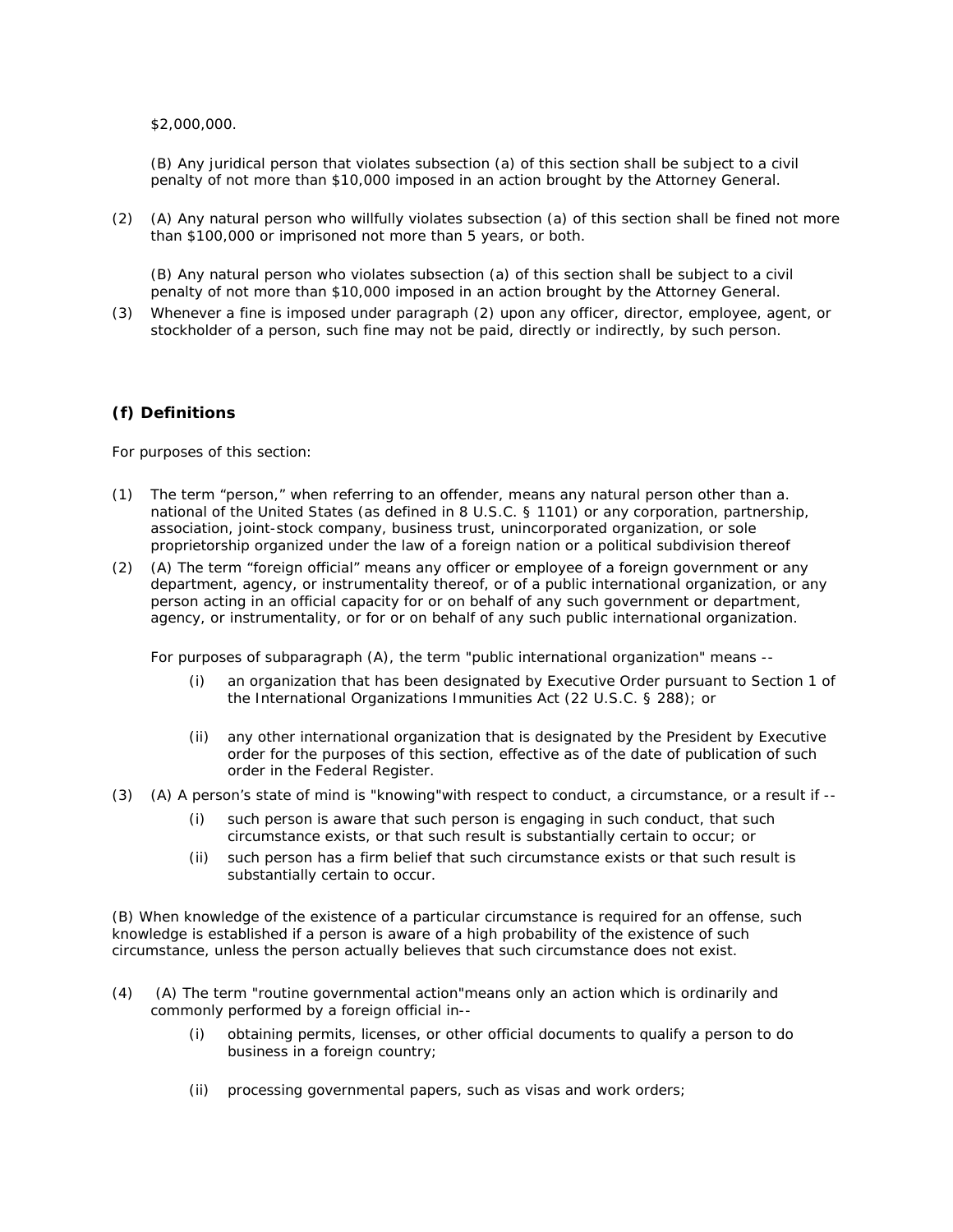- (iii) providing police protection, mail pick-up and delivery, or scheduling inspections associated with contract performance or inspections related to transit of goods across country;
- (iv) providing phone service, power and water supply, loading and unloading cargo, or protecting perishable products or commodities from deterioration; or
- (v) actions of a similar nature.

(B) The term "routine governmental action" does not include any decision by a foreign official whether, or on what terms, to award new business to or to continue business with a particular party, or any action taken by a foreign official involved in the decision-making process to encourage a decision to award new business to or continue business with a particular party.

(5) The term "interstate commerce" means trade, commerce, transportation, or communication among the several States, or between any foreign country and any State or between any State and any place or ship outside thereof, and such term includes the intrastate use of —

- (A) a telephone or other interstate means of communication, or
- (B) any other interstate instrumentality.

## **§ 78ff. Penalties**

### **(a) Willful violations; false and misleading statements**

Any person who willfully violates any provision of this chapter (other than section 78dd-1 of this title), or any rule or regulation thereunder the violation of which is made unlawful or the observance of which is required under the terms of this chapter, or any person who willfully and knowingly makes, or causes to be made, any statement in any application, report, or document required to be filed under this chapter or any rule or regulation thereunder or any undertaking contained in a registration statement as provided in subsection (d) of section 78*o* of this title, or by any self-regulatory organization in connection with an application for membership or participation therein or to become associated with a member thereof, which statement was false or misleading with respect to any material fact, shall upon conviction be fined not more than \$5,000,000, or imprisoned not more than 20 years, or both, except that when such person is a person other than a natural person, a fine not exceeding \$25,000,000 may be imposed; but no person shall be subject to imprisonment under this section for the violation of any rule or regulation if he proves that he had no knowledge of such rule or regulation.

#### **(b) Failure to file information, documents, or reports**

Any issuer which fails to file information, documents, or reports required to be filed under subsection (d) of section 78*o* of this title or any rule or regulation thereunder shall forfeit to the United States the sum of \$100 for each and every day such failure to file shall continue. Such forfeiture, which shall be in lieu of any criminal penalty for such failure to file which might be deemed to arise under subsection (a) of this section, shall be payable into the Treasury of the United States and shall be recoverable in a civil suit in the name of the United States.

#### **(c) Violations by issuers, officers, directors, stockholders, employees, or agents of issuers**

(1) (A) Any issuer that violates subsection (a) or (g) of section 30A of this title [15 U.S.C. § 78dd-1] shall be fined not more than \$2,000,000.